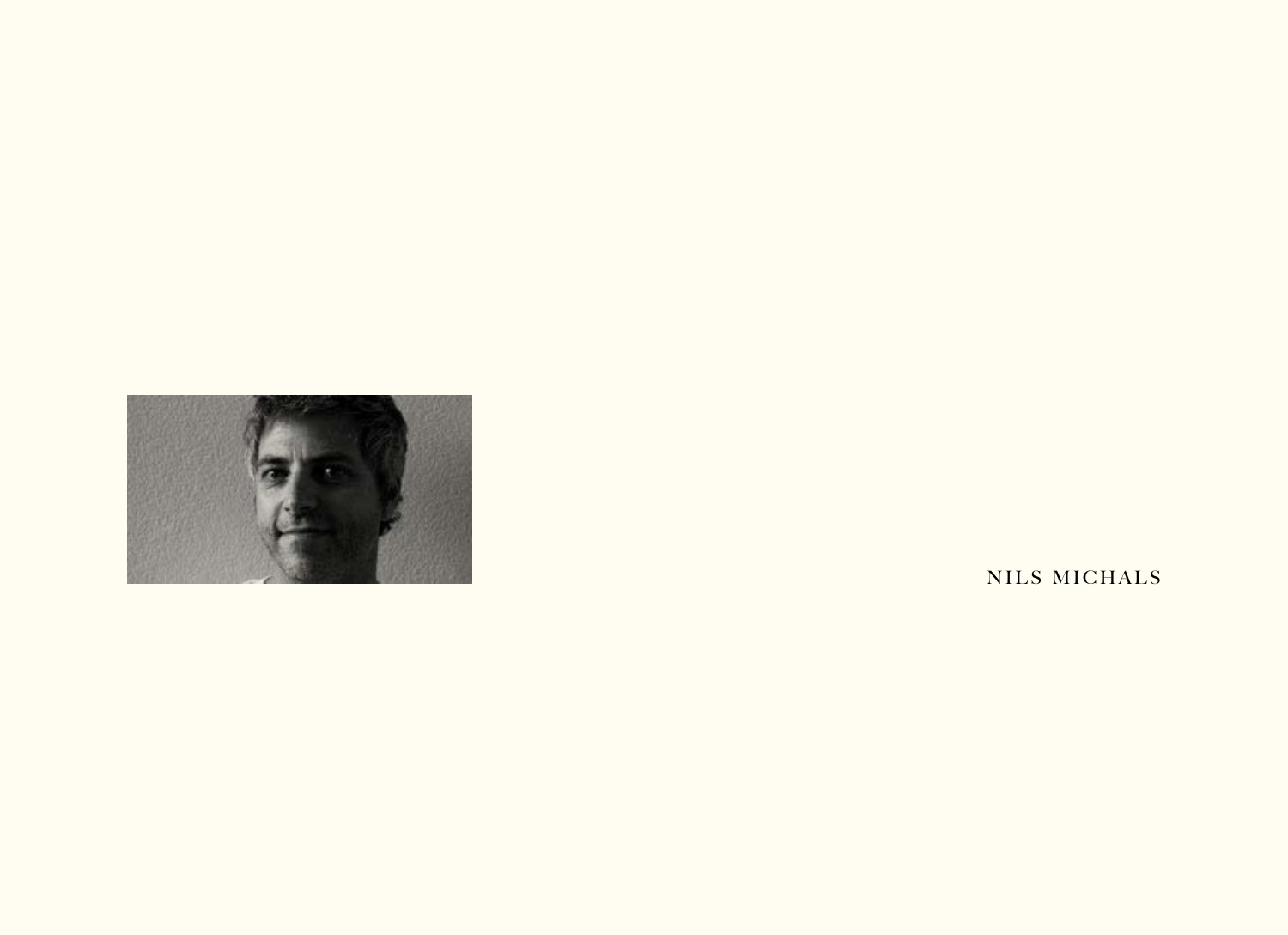## **Chantepleure**

Nothing's left. Summer. Nothing but knotted ground, stiffened chaff, pulp mill's sweet chemical, the inert valley. Summer's none now. None of July's tall drinks of water to lure to mooncalf, to *que sera sera* . Summer's windows, the lungs, gone the summer centerfolds airbrushed in tour windows, her hair moving in the air, in the window's tint, her air in the lungs, the men spun, spun upon silver spools of lust no July, no flags, no sparklers, no city lightshow, no stripper highlights, limousine rides, no flaghands on water, greyhounds on ice, no yachts, dusk yachts, glassbottomed on holiday in harbors, no breeze, no nightflower enacted on air, no sea window and no lung, her air in the air no.

Masseuse. Chanteuse. Evening news, houses white-lighted, eschewed, tables touched by the taxman's croon and flog, crook and hook. Soon chantey, soon soup, soon cold, soon fog,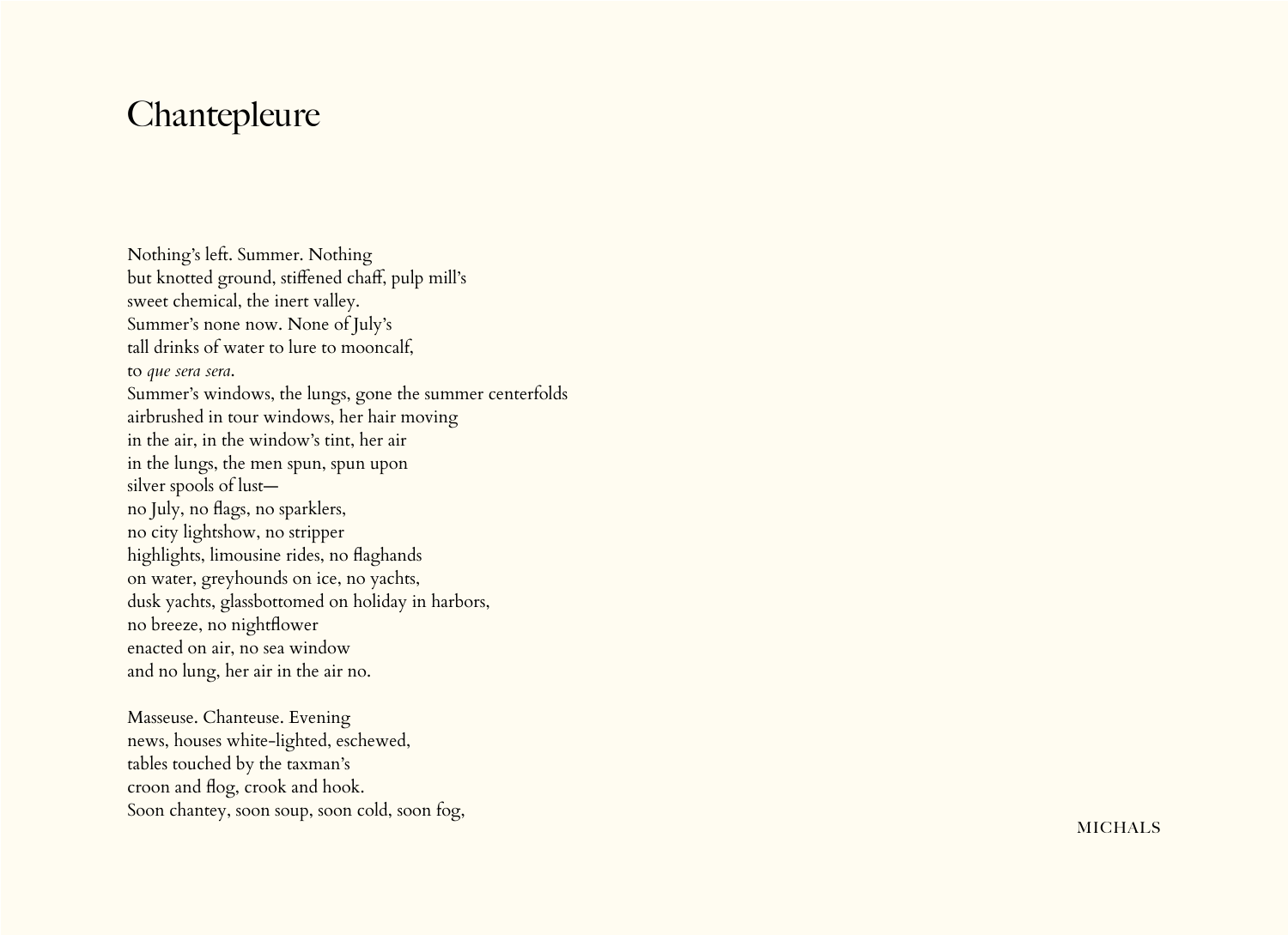soon snow's program in lieu of, soon noon snow, a handmaiden not to touch, for who, whose knife for soup, whose touch, for what fee, for what strange attractor is mimicry when it returns not exactly oneself, as a sound returned unnatural, as in bird, call, bird, as in call, girl, call, as in foghorn, lighthouse to freighter to anything in the distance that will have it, as in given against, as in giving again, as in what's left, as in all's a knife to a knife-grinder, to whom, to sharpen what, what knives.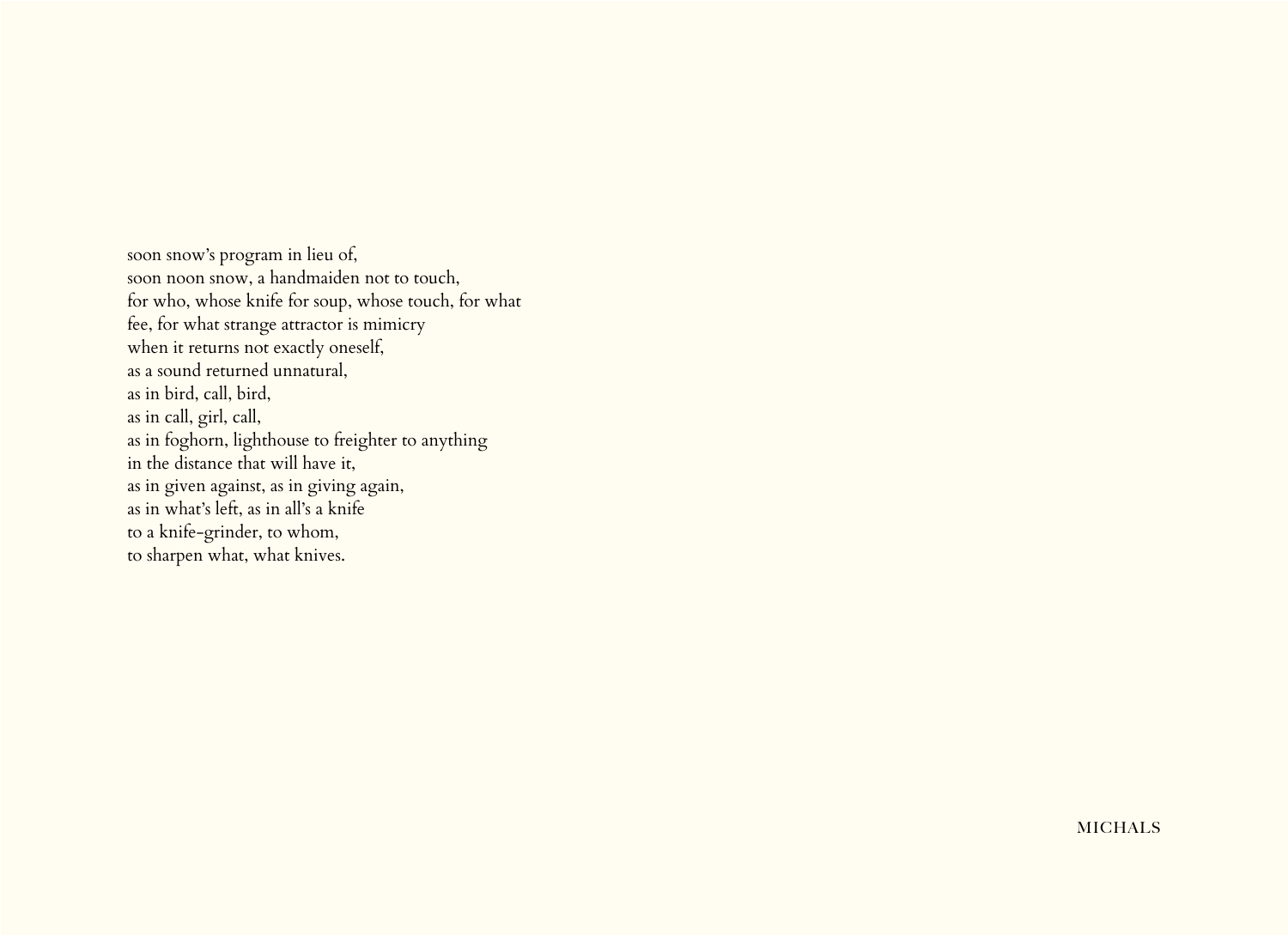## **Chantepleure**

Light, crown to leaf to fig, light. This is a morning, summer, this morning an orchard, in my mouth, a chorus of orchard. Stipula, ostiole, stipula, syconium, vermilion, syconium. Vermilion, I cannot hear, vermilion, when you are near, the trees, you are near the trees, remember, the trees redden as one the hollow, the hollow. Wasp, leaf to flower to leaf, the wasp. Wasps, nest to bloom to nest, the insects blitzed, their flight a knuckling, the wasps gone blooey. Your mouth, the orchard, your mouth a summer color, a fig, your mouth a scarlet grove, the fig, please, the fig in two— Do not speak, anesthesia, you are speaking, do you see, do you not, the wasp, the fig is split, a wasp within, a sting, the sight within your mouth, your chest, see bloom your breast a tiny mouth, a prick, see rise a fevered cave. Please, the fig was ripe, please you were speaking, a wasp, say something, wasp, a word, wasp,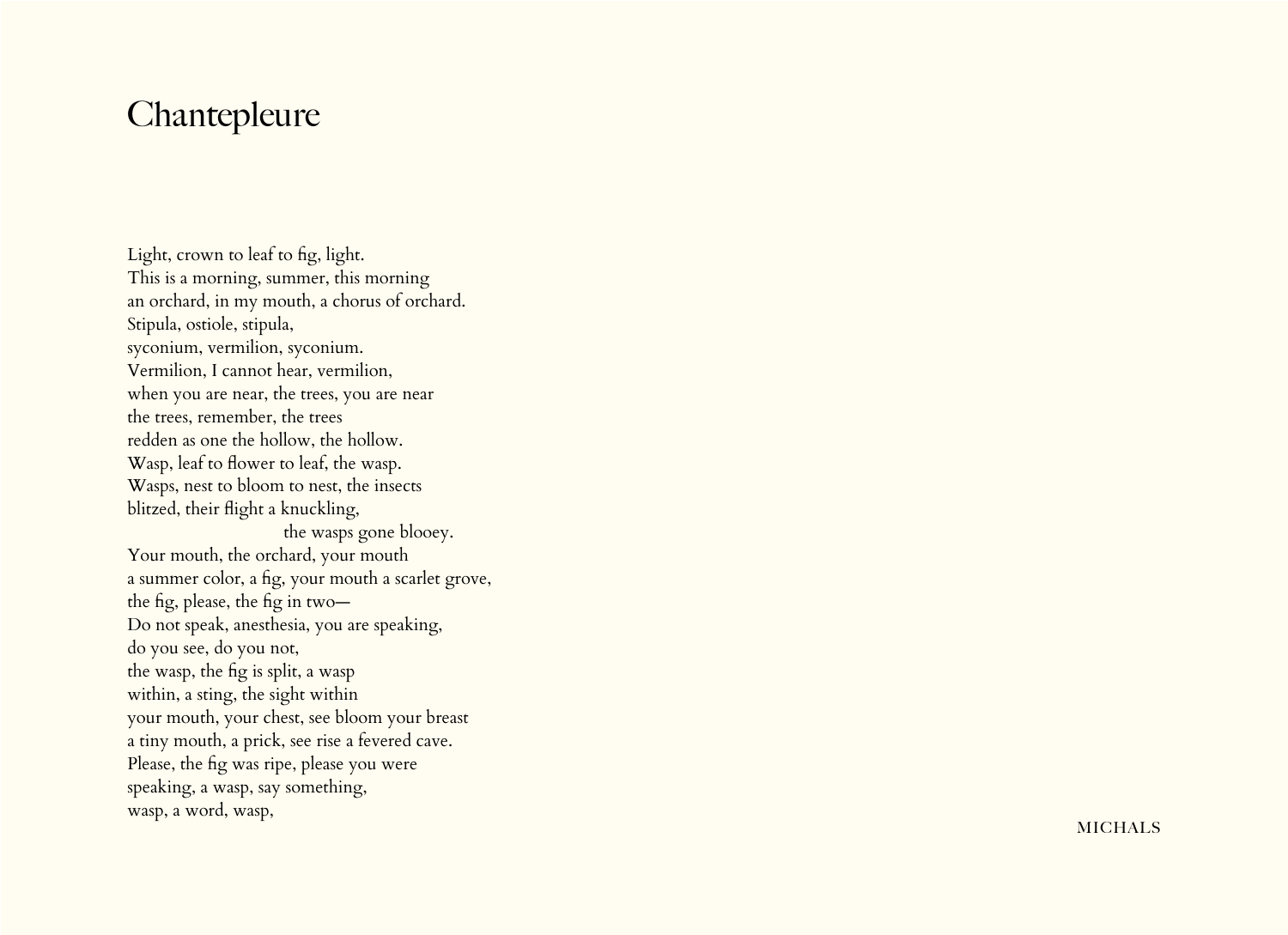a slip, amnesia, let slip anesthesia, the flower inside, anesthesia, amnesia, anesthesia, amnesia.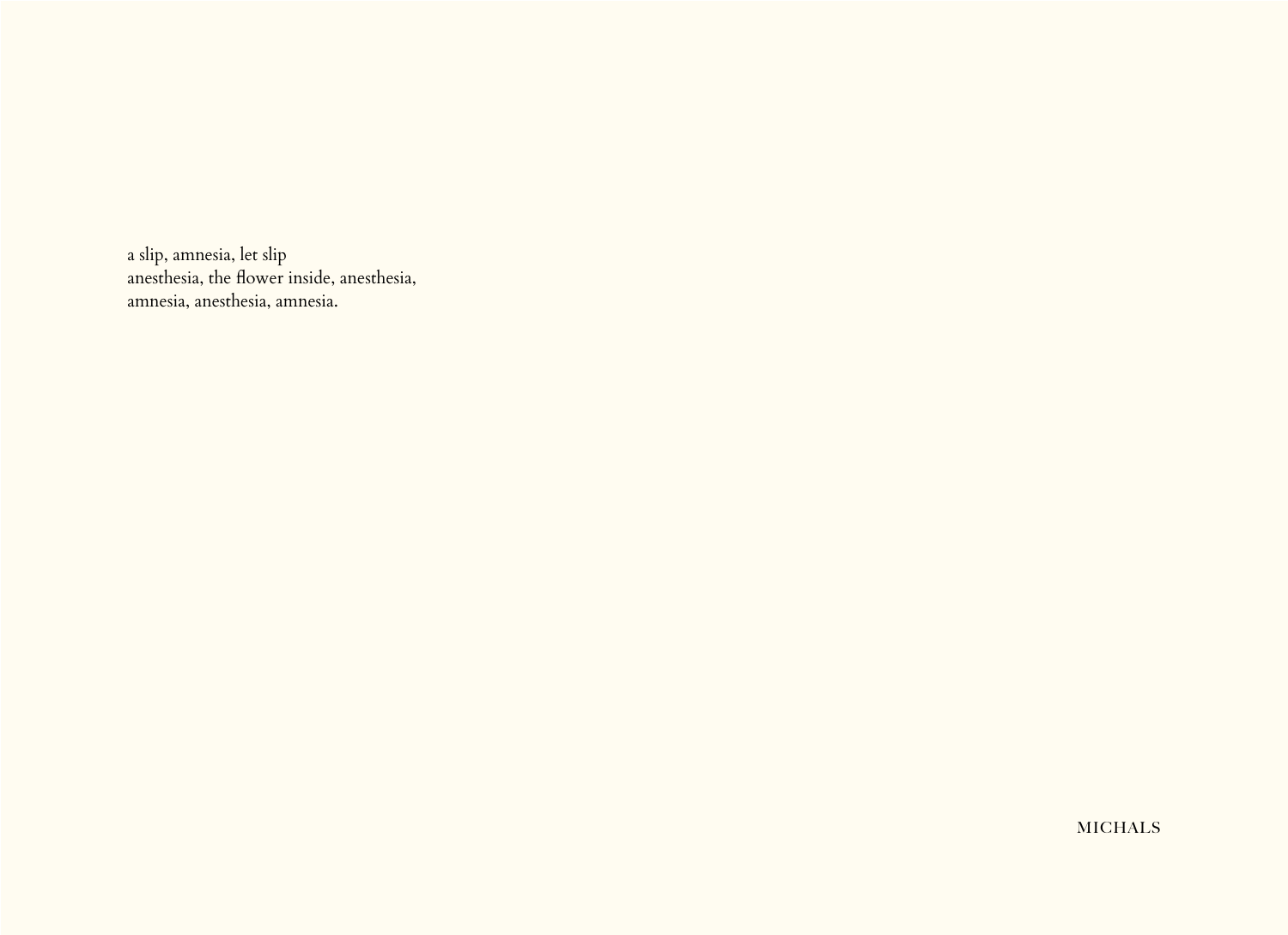## The Unicorn

Should a flower appear in a field where it never before as a crook of sea-ice, arctic nearly in a way something is probably, possibly, not likely touchable. Should the meadow bruise white and should the hyacinthine splinter, petals dehisced, be as such: gem, lightning, powdered throat. Should *who* and *how* be one then the lord shall be an animal in the lowliest and the hounds twisting through hours of bulrush blushed to scrub are a love in themselves. Should the throat upturn and give itself, the coat's impossible slickness, should by force of hounds come unnecessary, should the world *should* itself and shudder wild eye to flurry to the mouth's tender harp. There will be air that splits the animal. There will be delicate bleeding into a king's flag. Should the light over time not grow older, the ground the blood once touched saltwhite and soundless as psalm.